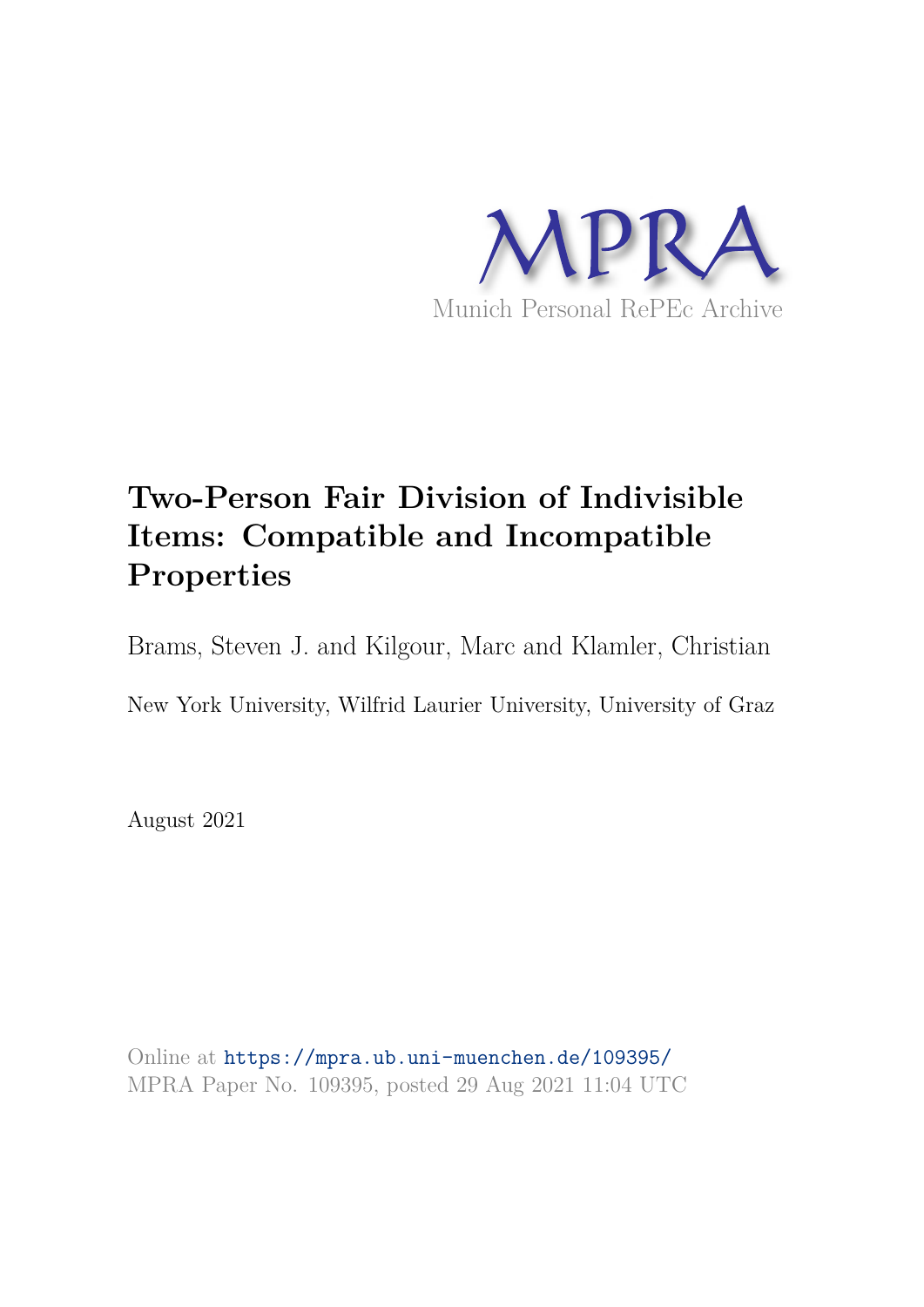# **Two-Person Fair Division of Indivisible Items: Compatible and Incompatible Properties**

Steven J. Brams Department of Politics New York University New York, NY 10012 USA [steven.brams@nyu.edu](mailto:steven.brams@nyu.edu) 

D. Marc Kilgour Department of Mathematics Wilfrid Laurier University Waterloo, Ontario N2L 3C5 CANADA [mkilgour@wlu.ca](mailto:mkilgour@wlu.ca) 

Christian Klamler Institute of Public Economics University of Graz A-8010 Graz AUSTRIA [christian.klamler@uni-graz.at](mailto:christian.klamler@uni-graz.at)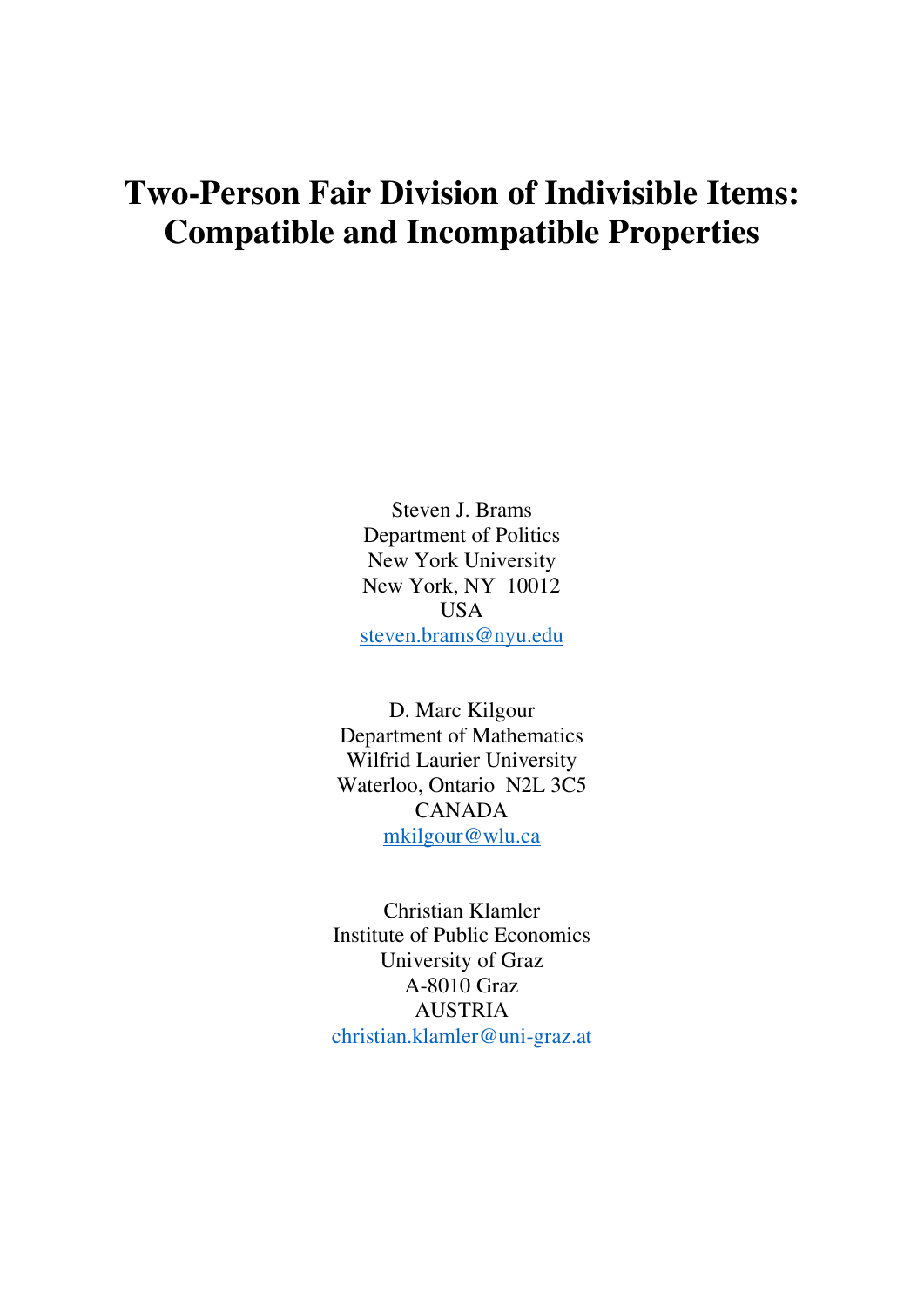#### **Abstract**

Suppose two players wish to divide a finite set of indivisible items, over which each distributes a specified number of points. Assuming the utility of a player's bundle is the sum of the points it assigns to the items it contains, we analyze what divisions are fair. We show that if there is an envy-free (EF) allocation of the items, two other desirable properties— Pareto-optimality (PO) and maximinality (MM)—can also be satisfied, rendering these three properties compatible, but other properties—balance (BL), maximum Nash welfare (MNW), maximum total welfare (MTW), and lexicographic optimality (LO)—may fail. If there is no EF division, as is likely, it is always possible to satisfy EFx, a weaker form of EF, but an EFx allocation may not be PO, BL, MNW, MTW, or LO. Moreover, if one player considers an item worthless (i.e., assigns zero points to it), an EFx division may be Pareto dominated by a nonEFx allocation that is MNW. Although these incompatibilities suggest that there is no "perfect" 2-person fair division of indivisible items, EFx and MNW divisions—if they give different allocations when there is no EF-PO-MM division—seem the most compelling alternatives, with EFx, we conjecture, satisfying the Rawlsian objective of helping the worseoff player and MNW, a modification of MTW, suggesting a more Benthamite view.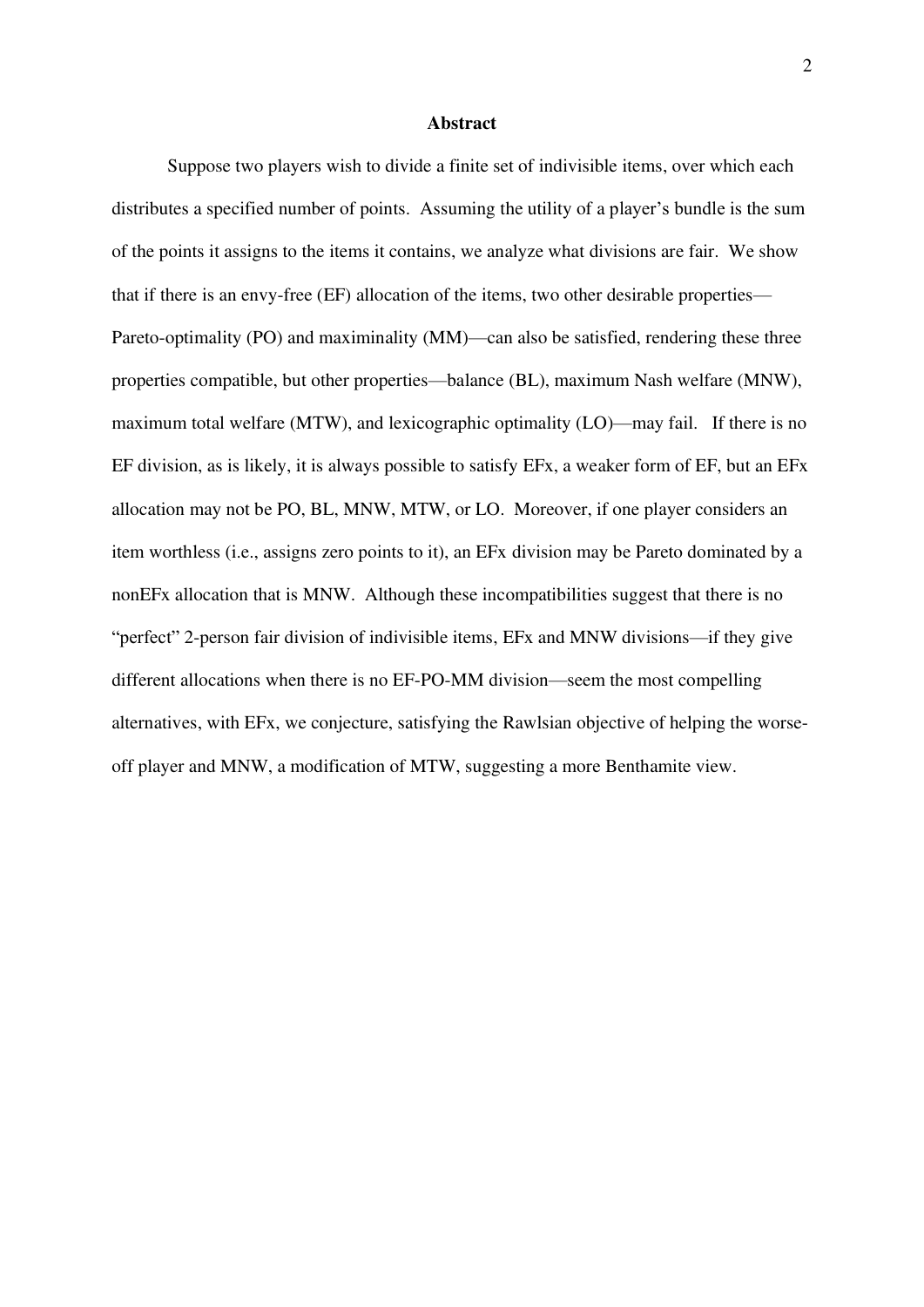#### **1. Introduction**

In the past 40 years, there have been a number of books and many articles on the fair allocation of divisible items, such as cake, land, or money. The fair allocation of indivisible items, such as physical property in a divorce, has also received attention. Different algorithms for allocating divisible and indivisible items have been analyzed and compared in, among other places, Brams and Taylor (1994, 1999); for a recent review, see Klamler (2021).

Our focus in this paper is entirely on the *properties* of 2-person fair allocation of indivisible items, rather than *algorithms* to allocate the items or incentives of players to manipulate them (see Brams et al., 2015, for an analysis of one indivisible-item algorithm). These are important questions, but we think showing what combinations of properties are compatible or incompatible should precede questions of implementation and manipulation.

Assume two players wish to divide a finite set of indivisible items, over which they can distribute the same number of points. If the utility of each player's bundle is the sum of the points it assigns to the items in it—so there are no synergies among subsets of items—we analyze what is a fair division of these items.

We begin by defining seven properties for the 2-person fair division of indivisible items (an eighth will be defined in section 3), based on the utility of each player's bundle:

- **1. Envy-freeness (EF).** *An allocation is EF for a player if its utility for its bundle (assignment) is at least as great as its utility for the other player's bundle. The allocation is EF if it is EF for both players.*
- **2. Efficiency or Pareto-optimality (PO).** *If each player's assignment in allocation S is at least as preferable as its assignment in allocation T, and in at least one case strictly preferable, then S is* **Pareto-Superior (PS)** *to T or Pareto-dominates T. An allocation T is Pareto-Optimal (PO) if there exists no allocation S such that S is PS to T.*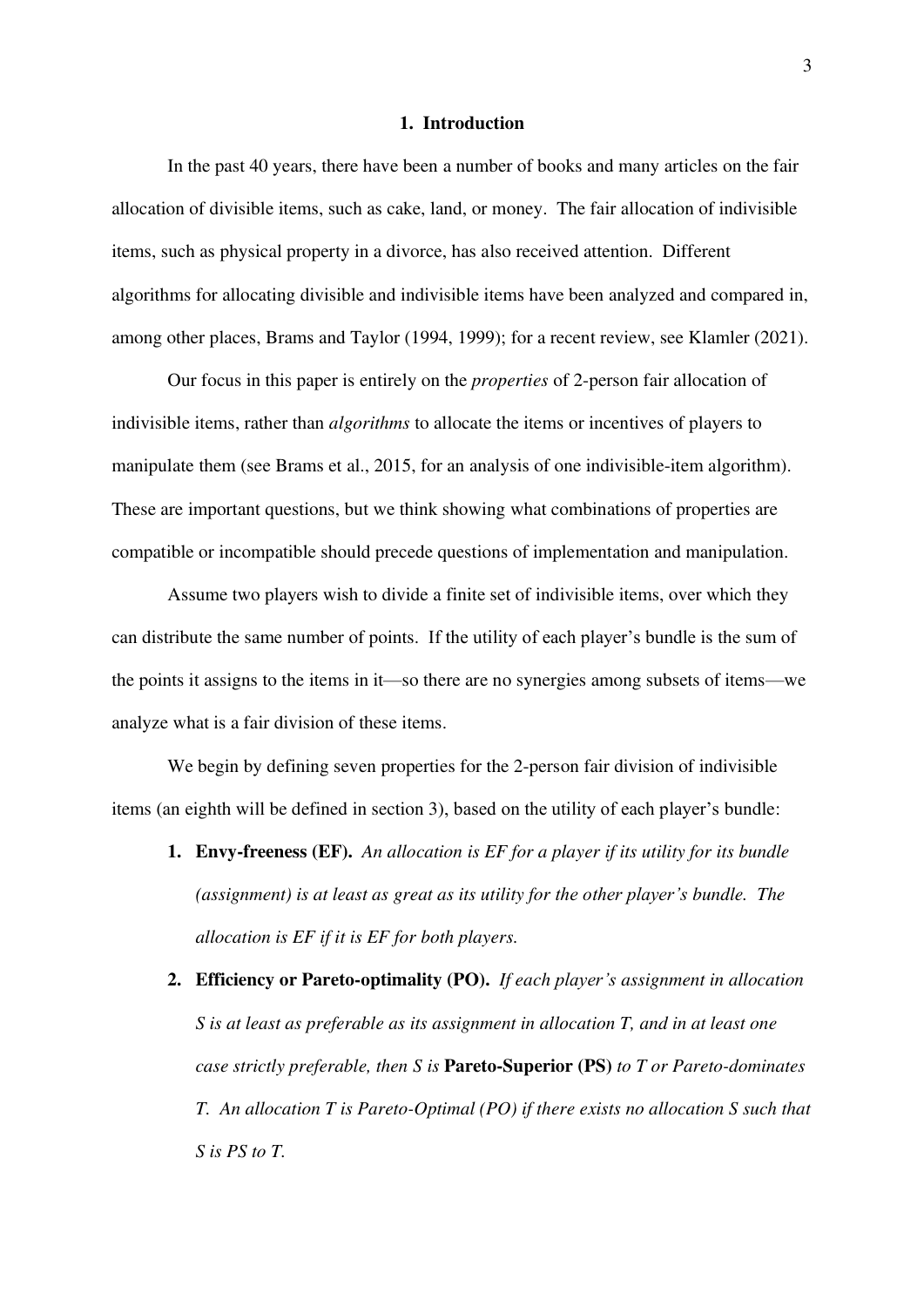- **3. Maximinality (MM).** *An allocation is MM if there is no other allocation for which the minimum of the players' utilities is greater.*
- **4. Maximum Nash welfare (MNW).** *An allocation is MNW if there is no other allocation for which the product of the players' utilities is greater.*
- **5. Maximum total welfare (MTW).** *An allocation is MTW if there is no other allocation for which the sum of the players' utilities is greater.*
- *6.* **Balanced (BL).** *An allocation is BL if each player receives the same number of items.*
- **7. Lexicographic Optimality (LO).** *For any allocation, write the players' utilities for their own assignments in ascending order. If each ascending utility for allocation S is at least equal to the corresponding ascending utility for allocation T, and in at least one case strictly greater, then S is* **Lexicographically-Superior (LS)** *to T. An allocation T is* **Lexicographically-Optimal (LO)** *if there exists no allocation S such that S is LS to T.*

Whereas an allocation is PO if there is no other allocation that each player values at least as much and one player values more, an allocation is LO if there is no other allocation for which the minimum and maximum assigned utilities are at least as great, and at least one is greater. PS implies LS, but not vice versa. LO implies PO, but not vice versa.

 In section 2 we show that if there is an EF allocation, there is an EF-PO-MM allocation, rendering these three properties compatible. But an EF-PO-MM allocation may not satisfy BL, MNW, MTW, or LO.

In section 3, we show that if there is no EF allocation, it is always possible to satisfy EFx—a weaker form of EF to be defined in section 3—but an EFx allocation also may fail any or all of BL, MNW, MTW, and LO. Moreover, if one player considers an item worthless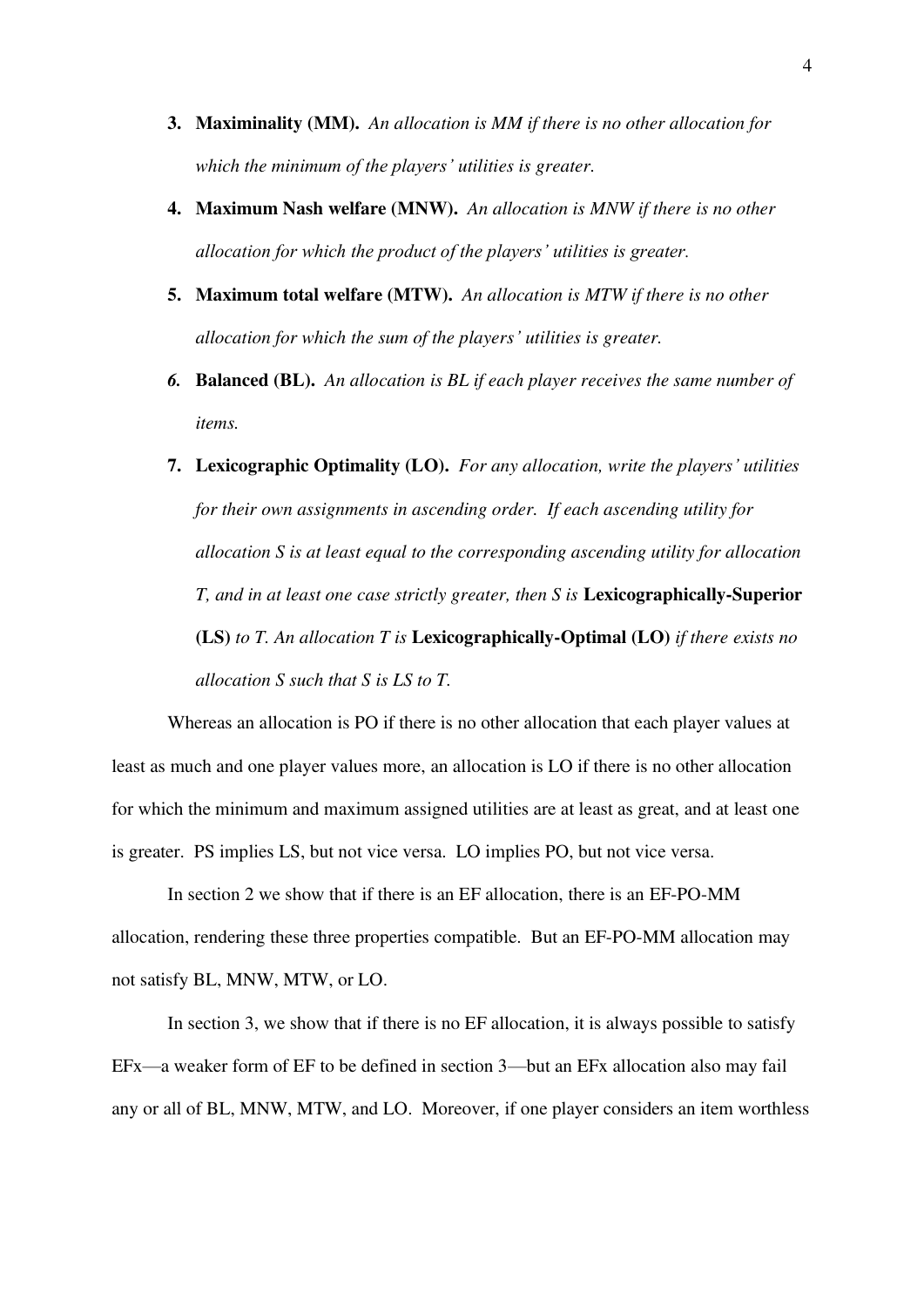(i.e., assigns zero points to it), an EFx allocation may be Pareto-dominated by a nonEFx allocation that is MNW. We conjecture, however, that only an EFx allocation is MM.

In section 4, we offer some concluding remarks on these compatibilities and incompatibilities and what seem to be the fairest allocations. We compare the views of the  $18<sup>th</sup>$  century utilitarian theorist Jeremy Bentham (1789/2017) and the  $20<sup>th</sup>$  century maximin theorist John Rawls (1971/1999), suggesting that Rawls can be interpreted as favoring an EF or EFx allocation that is MM, and Bentham as favoring an MTW allocation but, because of its deficiencies, possibly finding another maximum welfare allocation, MNW, acceptable.

## **2. Properties of an Envy-Free (EF) Allocation**

In the examples that follow, we call the two players A and B, and the items to be allocated a, b, c, …. The points the players assign to the items are non-negative integers 0, 1, 2, …., which sum to the same total for each player.

Thereby the players are on a par in terms of their entitlements—one player cannot "outbid" the other on every item. If a player's value for some item is greater, there must be another item for which its value is less.

We begin with an example that illustrates our notation and then show that an EF allocation may not be PO.

**Example 1:** *Sum of each player's points is 18.* 

**a b c d** 

**A:** 9 6 2 1

**B:** 1 2 6 9

In an allocation S of items to A and B, let  $S_A$  be A's bundle (assignment) of items, and let *S*<sub>B</sub> be B's bundle. The utility of player A for *S*<sub>A</sub> will be the sum of A's points for the items in  $S_A$ , or  $u_A(S_A)$ , and similarly for  $u_B(S_B)$ . We write the utilities of an allocation  $S = (S_A, S_B)$ as  $u[(S_A, S_B)] = [u_A(S_A), u_B(S_B)]$ . Note that quantities in square brackets are utilities.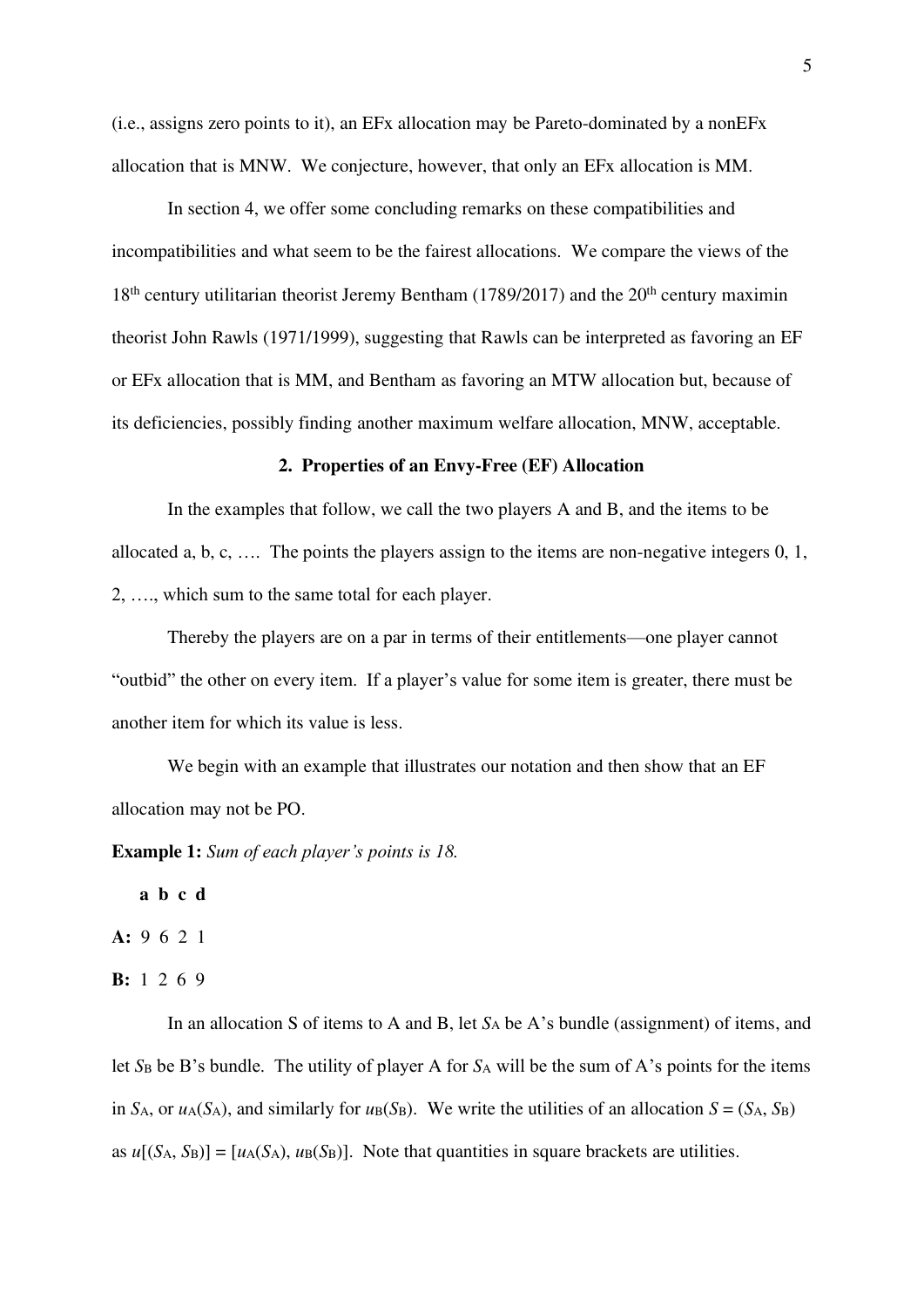In Example 1, if  $S_A = \{a\}$ , or more simply a, and  $S_B = \{b, c, d\}$ , or more simply bcd, then  $u(S_A, S_B) = [9, 17]$  because  $u_A(S_A) = u_A(a) = 9$ , and  $u_B(S_B) = u_B(bcd) = 2 + 6 + 9 = 17$ . This allocation is EF, because A is indifferent between item a and items bcd (each bundle gives A 9 points), whereas B prefers its 17 points from items bcd to 1 point from item a. In symbols,  $u_A(S_A) = u_A(S_B) = 9$  and  $u_B(S_B) > u_B(S_A)$ .

Observe that (ac, bd) is also EF, because  $u(ac, bd) = [11, 11]$  that gives more than half the 18 points to each player. More specifically, A receives more points  $(9 + 2 = 11)$  from its bundle than it would receive from B's bundle  $(6 + 1 = 7)$ , and B receives more points from its bundle  $(2 + 9 = 11)$  than it would receive from A's bundle  $(1 + 6 = 7)$ .

But (ac, bd) is Pareto-dominated by (ab, cd), because  $u$ (ab, cd) = [15, 15]. Like (ac, bd), (ab, cd) is EF, but it is also PO, because there is no other allocation that gives each player utility of at least 15 and one player more. In addition, (ab, cd) is MM, because there is no allocation that gives each player a utility greater than  $15<sup>1</sup>$  Hence, we call (ac, bd) an EF-PO-MM allocation.

EF allocations may not equally favor the players (in points), as illustrated by our next example.

**Example 2:** *Sum of each player's points is 18.* 

**a b c d** 

**A:** 9 4 3 2

**B:** 7 1 1 9

Observe that  $u(a, bcd) = [9, 11]$ , so  $(a, bcd)$  is not BL but it is EF, because  $u(bcd, a) =$ [9, 7]; A's utility for B's assignment is  $4 + 3 + 2 = 9$ , and B's utility for A's assignment is only 7. It is easy to verify that (ab, cd) and (ac, bd) are also EF:  $u$ (ab, cd) = [13, 10] and  $u(ac, bd) = [12, 10].$ 

<sup>&</sup>lt;sup>1</sup> There is another EF-PO allocation, (abc, d), that gives the player utilities,  $u(\text{abd}, d) = [17, 9]$ , but it is not MM.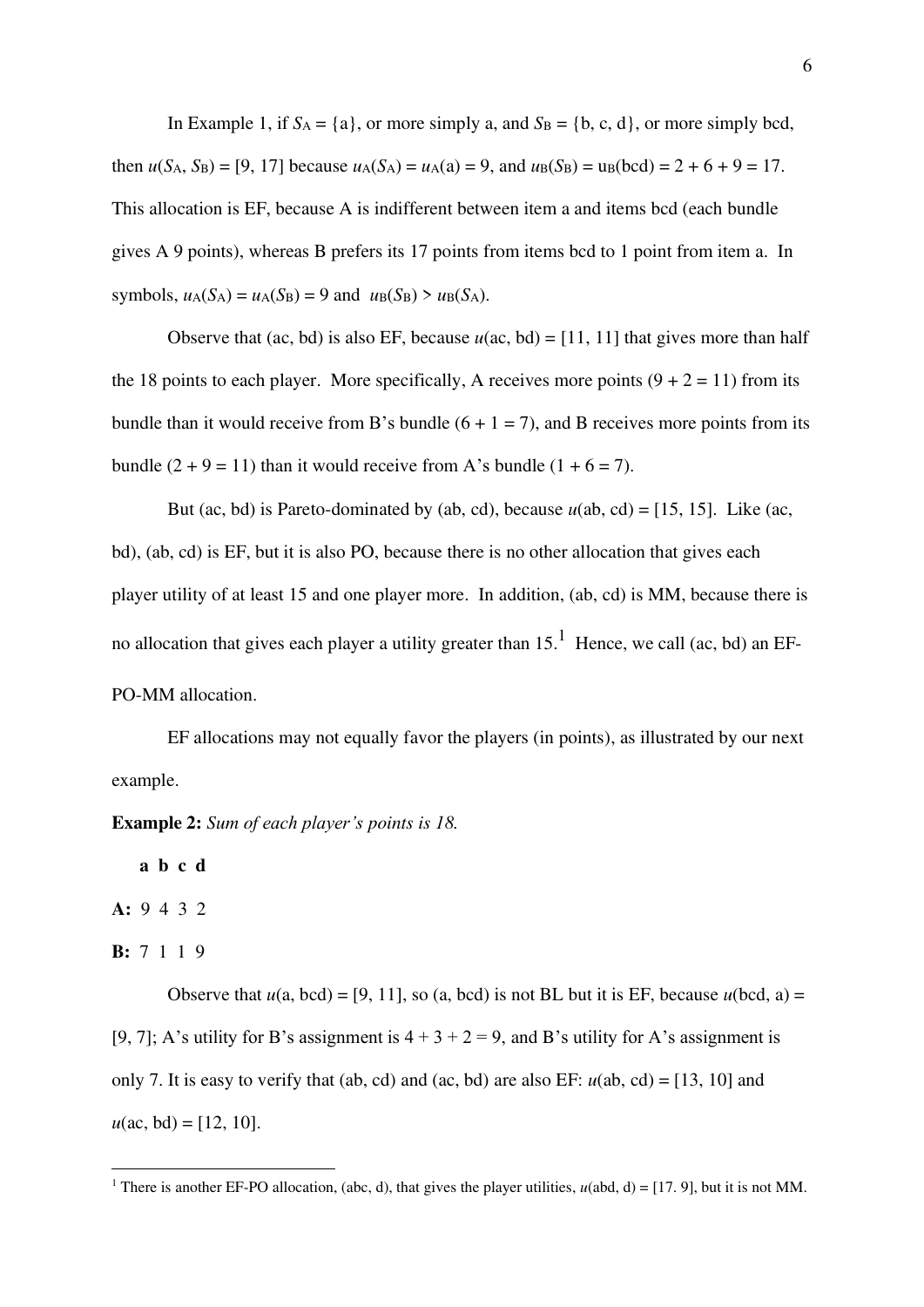Among the forgoing three EF allocations, (a, bcd) is PO, because there is no other allocation that gives B utility 11 or more, so it is EF-PO. Allocations (ab, cd) and (ac, bd) are MM, because no other allocation gives both players utility greater than 10. However, because (ab, cd) Pareto-dominates (ac, bd)—and no other allocation Pareto-dominates (ab, cd)—only (ab, cd) is EF-PO-MM.

It is clear that (ab, cd), with utilities  $u$ (ab, cd) = [13, 10], is LS to (a, bcd) with utilities  $u(a, bcd) = [9, 11]$ , because the players' utilities in ascending order are [10, 13] and [9, 11], and  $10 > 9$  and  $13 > 11$ . In fact, even (ac, bd) is LS to (a, bcd). No other allocation gives ascending utilities that are at least equal to [10, 13], so (ab, cd) is an EF-LO-MM allocation. But, as we will show later, it is not always the case that an EF-PO-MM allocation is also LO.

It is useful to distinguish PO and MM.

### **Proposition 1.** *PO and MM are independent properties of EF allocations.*

**Proof.** In Example 2, we showed that (a, bcd) is EF-PO and (ac, bd) is EF-MM, but neither is EF-PO-MM. Hence, an EF allocation may satisfy PO without satisfying MM, and satisfy MM without satisfying PO, so the satisfaction of one property does not imply the satisfaction of the other, making PO and MM independent. Q.E.D.

Of course, Proposition 1 does not preclude an allocation from satisfying all three properties, as does allocation (ab, cd) in Example 2. It also does not imply that any EF allocation satisfies at least one of PO and MM. While all EF allocations in Example 2 are either PO or MM, this is not true for (ac, bd) in Example 1, which is EF but neither PO nor MM.

PO and MM measure, in different ways, how close two players come to benefiting, and benefitting equally, from an EF allocation. Fortunately, there is always an EF-PO-MM allocation in which these properties co-exist.

**Proposition 2.** *If there is an EF allocation, at least one EF allocation is EF-PO-MM.*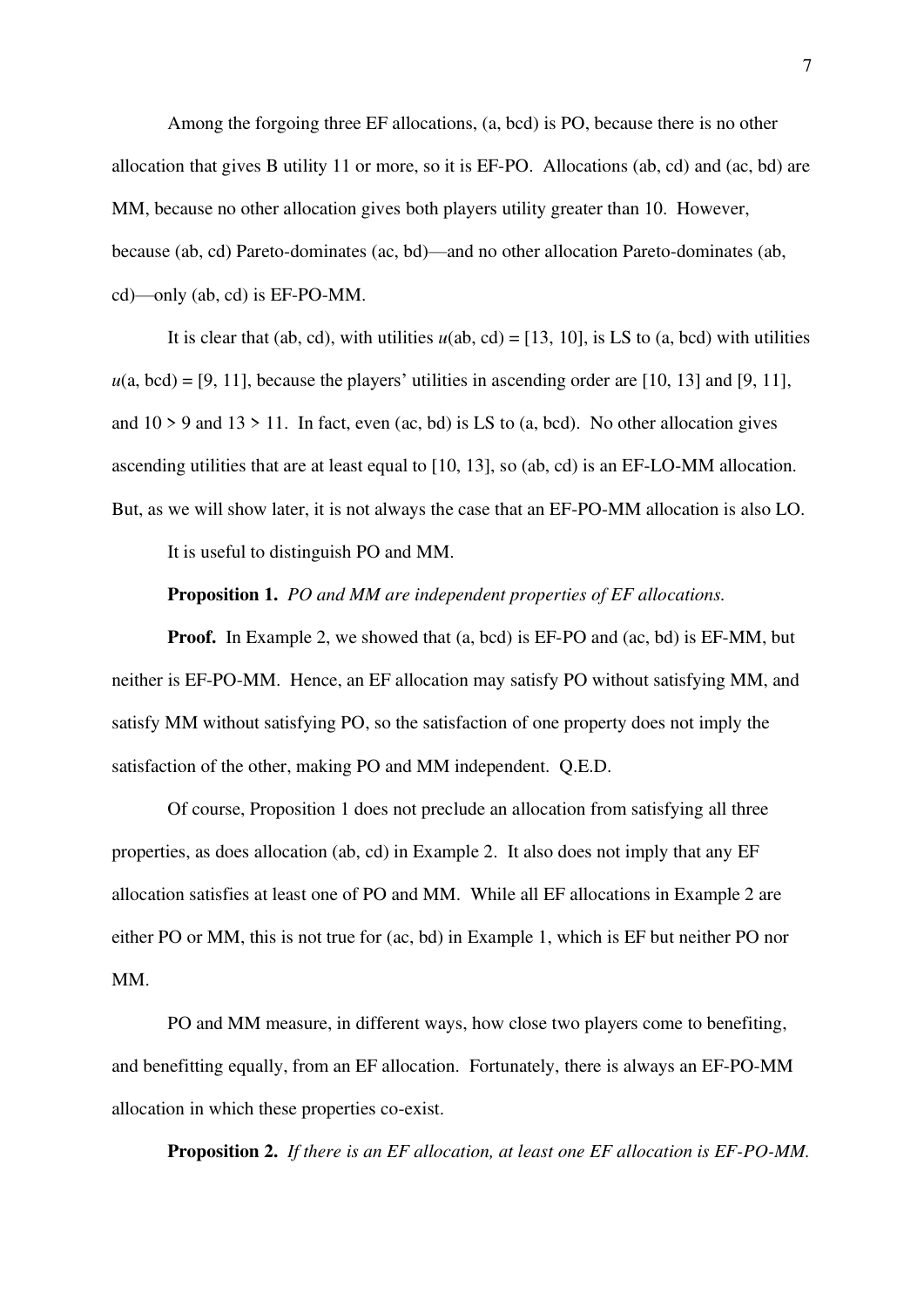*Proof.* Suppose there is an EF allocation, so each player values its bundle at least as much as the other player's bundle. Suppose that there is a possible switch of some items in the bundles so that one player values its new bundle at least as much and the other player values its new bundle more. Make this switch, and observe that the minimum of the two players' utilities has not decreased. Repeat. Because the number of items, and therefore the number of possible switches, is finite, at some point no such switch is possible, and the current allocation must be an EF-PO-MM allocation. Q.E.D.

Example 1 illustrates that switching b and c in (ac, bd), where  $u(ac, bd) = [11, 11]$ , yields  $u$ (ab, cd) = [15, 15], and (ab, cd) is EF-PO-MM. In Example 2, beginning at the allocation (a, bcd), switch c to A, which increases the minimum— $u$ (ac, bd) = [12, 10] versus  $u(a, bcd) = [9, 11]$ —and then again increase the minimum by switching b and c—now achieving  $u$ (ab, cd) = [13, 10]—resulting in the EF-PO-MM allocation (ab, cd).

It is worth noting that the EF-PO-MM allocations in Examples 1 and 2 satisfy BL each player receives two items. When two players take turns making choices, using what Brams and Taylor (1999) call "strict alternation," and there is an even number of items, BL will be satisfied. In fact, strict alternation is a common procedure for dividing indivisible items, such as the marital property in a divorce or selecting players for two pickup teams in sports.

A prominent alternative to an EF-PO-MM allocation is an MNW allocation. The two allocations may coincide, but when they differ it is useful to compare their properties. An MNW allocation is always PO (Caragiannis et al., 2019), but it may fail to satisfy both EF and MM, as shown by our next example.

**Example 3:** *Sum of each player's points is 18.* 

**a b c d** 

**A:** 9 4 4 1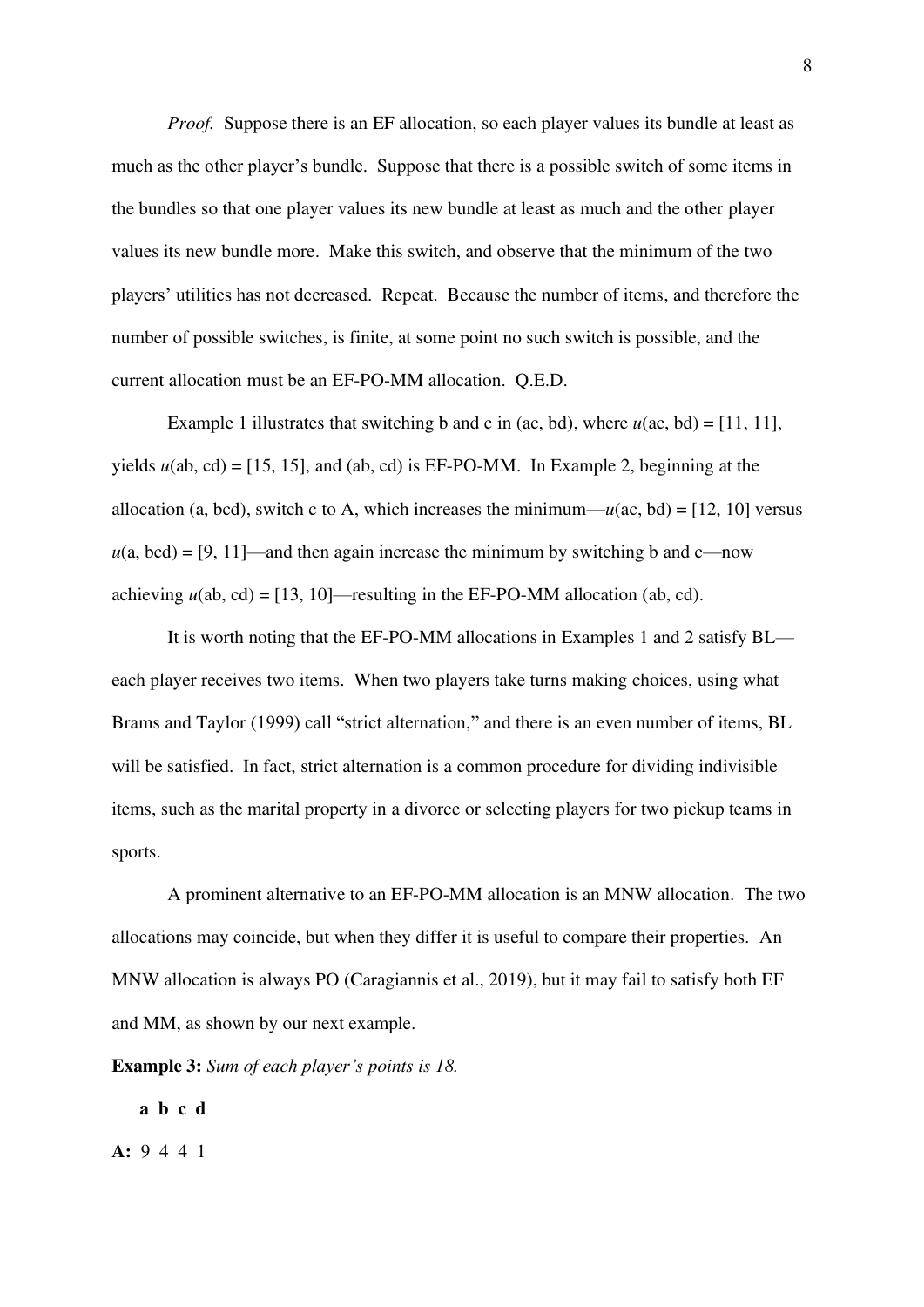#### **B:** 7 1 2 8

The unique EF-PO-MM allocation is (ab, cd), with utilities  $u$ (ab, cd) = [13, 10] and utility product  $13 \times 10 = 130$ . By contrast, the MNW allocation, which maximizes the product of the players' utilities, is (abc, d), because  $u$ (abc, d) = [17, 8], and  $17 \times 8 = 136$ .

But the MNW allocation, while PO, is neither EF (B envies A for getting what it thinks is 10 when it gets only 8) nor MM (the EF-PO-MM allocation (ab, cd) gives a minimum utility of 10, whereas the MNW allocation gives B only 8). However, the MNW allocation does satisfy MTW, giving a maximum sum of  $17 + 8 = 25$  vs.  $13 + 10 = 23$  for the EF-PO-MM allocation, showing that in this case that the two welfare properties, MNW and MTW, agree on an allocation (but this is not always the case, as we will see in section 3).

What makes it difficult to say whether the EF-PO-MM or the MNW-PO allocation is "better" is that neither is LS with respect to the other. The ascending utilities of (ab, cd) are [10, 13], and the ascending utilities of (abc, d) are [8, 17], so there is no LS relation between them. Example 3 proves the following proposition.

**Proposition 3.** *If an EF-PO-MM allocation differs from an MNW allocation, the MNW allocation may satisfy neither EF nor MM. There may be no LS relation between the PO-MNW allocation and the EF-PO-MM allocation.* 

Proposition 3 casts some doubt on the "unreasonable fairness" of MNW (Caragiannis et al., 2019b), because it may fail EF, MM, and LO, even though it is PO (so, of course, is an EF-PO-MM allocation). As we will show in the next section, however, an MNW allocation may Pareto-dominate an EFx allocation—the weaker form of EF that we discuss next—but an EFx allocation may also Pareto-dominate an MNW allocation.

## **3. Envy-freeness after the Removal of any Item x (EFx)**

For indivisible items, there will often be no EF allocation when the players have similar preferences, which precludes an EF-PO-MM allocation. As an alternative, EFx has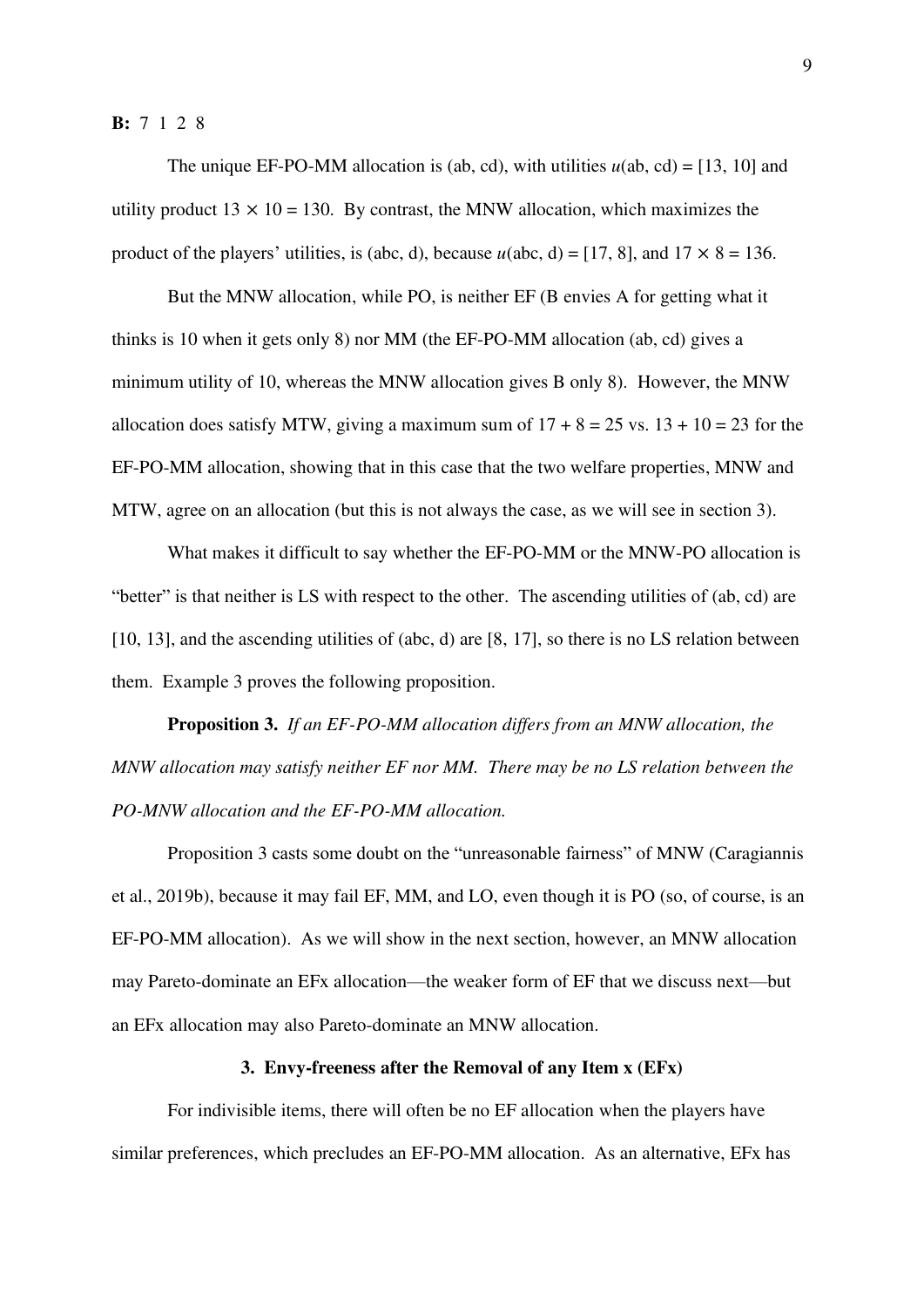been conjectured but not proven to exist in the *n*-person fair division of indivisible items, but the conjecture has been proven for 2-person fair division.<sup>2</sup>

**8. Envy-freeness after the removal of any item x (EFx).** *If an allocation is not EF because, say, A envies B, then it is EFx if the removal of any item x from B's assignment eliminates A's envy. (The roles of A and B may be interchanged.)* 

In the following example, it is apparent that there is no EF allocation, because if either player receives any two of the three items, the other player will be envious.

**Example 4:** *Sum of each player's points is 9.* 

**a b c** 

**A:** 2 3 4

**B:** 3 2 4

Two allocations, (ab, c) with  $u$ (ab, c) = [5, 4] and (c, ab) with  $u$ (c, ab) = [4, 5], are EFx, because the removal of either item a or b eliminates the c-player's envy of the ab-player. On the other hand, other allocations are not EFx, such as  $(ac, b)$ , for which  $u(ac, b) = [6, 2]$ , because the removal of item a or c from ac leaves B envious, who gets 2 but envies A for getting what B thinks is 3 or 4.

The EFx allocations in Example 4, (ab, c) and (c, ab), do not satisfy MNW. The product of the players' utilities for these allocations is  $5 \times 4 = 20$ , whereas two non-EFx allocations, (b, ac) with  $u(b, ac) = [3, 7]$  and (bc, a), with  $u(bc, a) = [7, 3]$ , both have a greater utility product  $(3 \times 7 = 21)$ . Because that is the highest achievable utility product, these two allocations are MNW. Both the EFx and the MNW allocations are LO.

To summarize, like the unique EF-PO-MM allocation in Example 3, the two EFx allocations in Example 4 are not MNW. In Example 4, the EFx allocations, which give

 $<sup>2</sup>$  In fact, the conjecture has been proven for up to 3 players, but not in the general n-person case whenever</sup> players give more than two values to items (Amanatidis et al., 2021; Berger et al., 2021). An allocation is EFx in the *n*-person case if every pair of players satisfies the 2-person EFx property (defined next).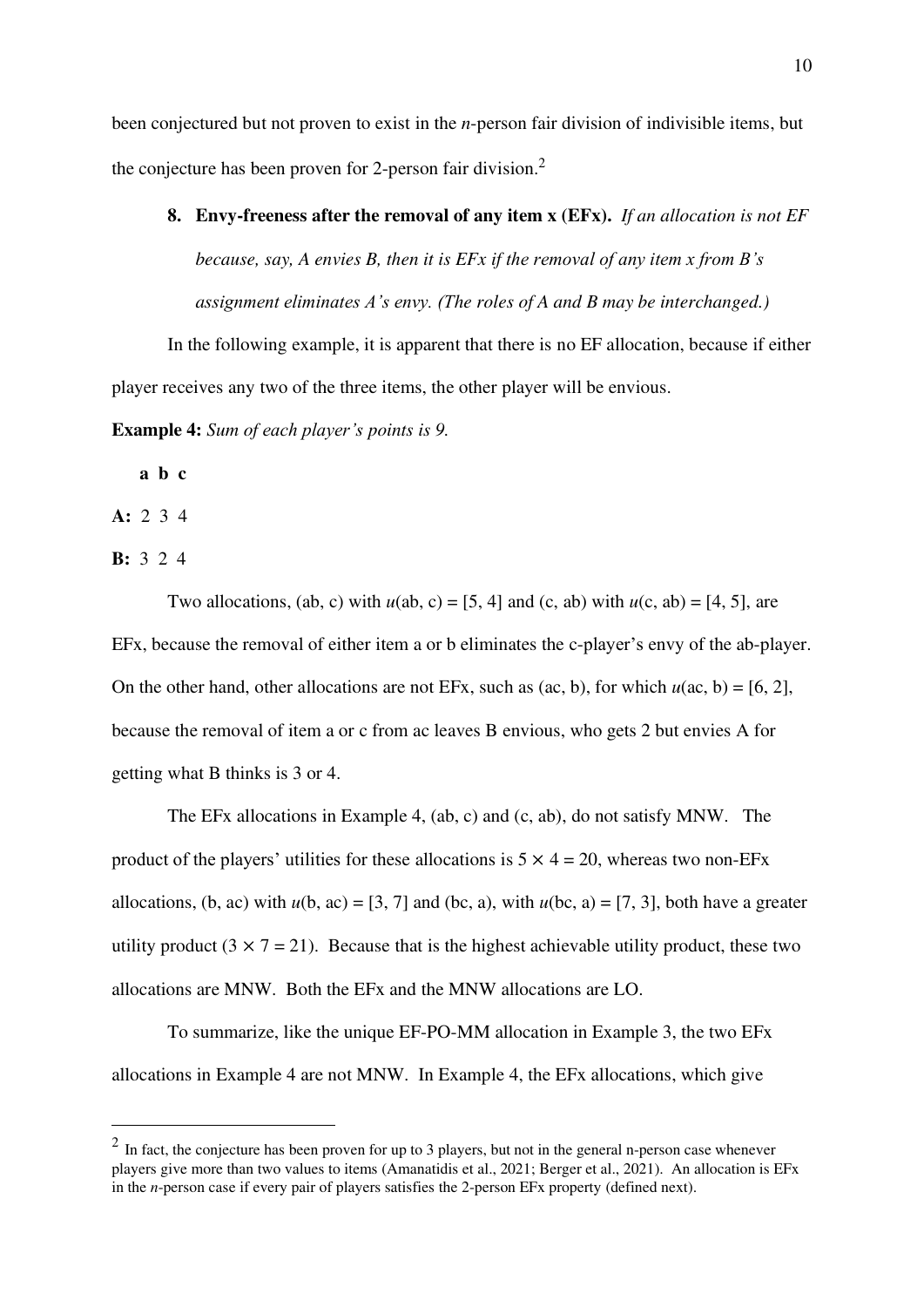utilities of [5, 4] and [4, 5], are PO and MM. Neither the EFx nor the MNW allocations, which give utilities of [3, 7] and [7, 3], are related by LS—all of them are LO.

EFx allocations exhibit a significant drawback when a player gives zero points to an item, as illustrated by Example 5 (odd number of items) and Example 6 (even number of items). $3$ 

**Example 5 (odd number of items):** Sum of each player's points is 7.

**a b c** 

**A:** 5 1 1

**B:** 4 3 0

The allocation (a, bc), where  $u(a, bc) = [5, 3]$ , is EFx, because the removal of item a eliminates B's envy of A. But (a, bc) is Pareto-dominated by (ac, b), where  $u(ac, b) = [6, 3]$ . However, (ac, b) is not EFx—the removal of item c leaves B envious—even though (ac.b) is MNW.

# **Example 6 (even number of items):** Sum of each player's points is 9.

**a b c d** 

**A:** 6 1 1 1

**B:** 5 3 1 0

The allocation (a, bcd), where  $u(a, bcd) = [6, 4]$ , is EFx, but it is Pareto-dominated by (ad,

bc), where  $u$ (ad, bc) = [7, 4]. However, (ad, bc) is not EFx, whereas it is MNW.

In both Examples 5 and 6, one item (item a) is a "diamond" that is worth more to A and B than all the other items combined (the "pebbles"). We call such examples, in which

<sup>&</sup>lt;sup>3</sup> If there is an item that both players consider worthless (i.e., give zero points to), we exclude it from an allocation. But if only one player gives zero points to an item, we do not automatically award it to the other player, because the player who indicated it is worthless may value it positively but want to maximize the number of points it gives to items that it values more. Thereby we do not assume that players' point allocations are necessarily sincere; strategic factors may play a role in their allocations, which we take at face value.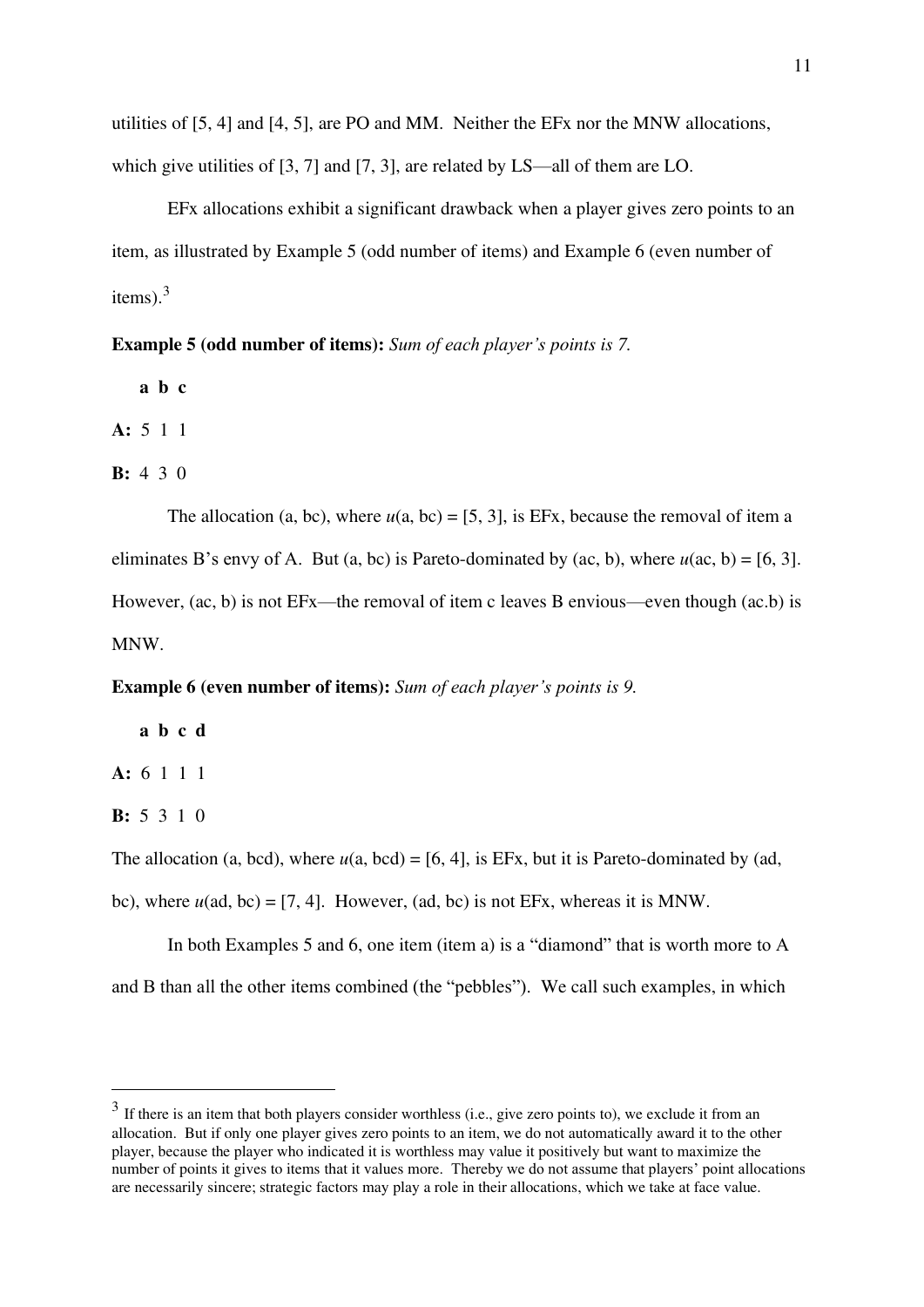there is a single diamond that is more valued by both players than all the pebbles combined, a *diamond-pebble situation*. 4

In a diamond-pebble situation, the only EFx allocations are those that assign the diamond to one player and all the pebbles to the other. In particular, if A gets the diamond in an EFx allocation, B must get all of the pebbles, including the one that it considers worthless (item c in Example 5 and item d in Example 6).

As we showed in Examples 5 and 6, EFx allocations (a, bc) and (a, bcd) are Paretodominated by non-EFx allocations that are MNW. To be sure, there are *alternative* EFx allocations in which B obtains the diamond—(bc, a), with  $u$ (bc, a) = [2, 4], in Example 5, and (bcd, a), with  $u(bcd, a) = [3, 5]$  in Example 6—that are PO. But they are neither MNW nor MM and, therefore, not as appealing as the nonEFx allocations, which give [6, 3] and [7, 4] in Examples 5 and 6 and are also LO.

The underlying reason why the EFx allocations in Examples 5 and 6 are not PO is that one pebble in these allocations is 0-valued by B but positive-valued by A. If A is given this pebble, the resulting allocation, which is not EFx, is PO as well as MNW.

**Proposition 4.** *In a diamond-pebble situation, an allocation in which one player (say, A) receives the diamond and the other (B) all the pebbles is EFx. Assume there is one pebble that is 0-valued by B but positive-valued by A. If this pebble is reassigned to A, the resulting allocation is not EFx but Pareto-dominates the original EFx allocation.* 

*Proof.* Assume in an allocation that A receives the diamond. Because B envies A, this allocation cannot be EFx if A also receives any pebble, because then the removal of the pebble from A's allocation would not eliminate B's envy. Therefore, the allocation is EFx only if B receives all the pebbles. If there is a pebble that is 0-valued by B but positivevalued by A, then reassigning it to A will increase A's total value but not affect B's total

 $<sup>4</sup>$  In a divorce, the diamond might be the house, and all the other indivisible property the pebbles.</sup>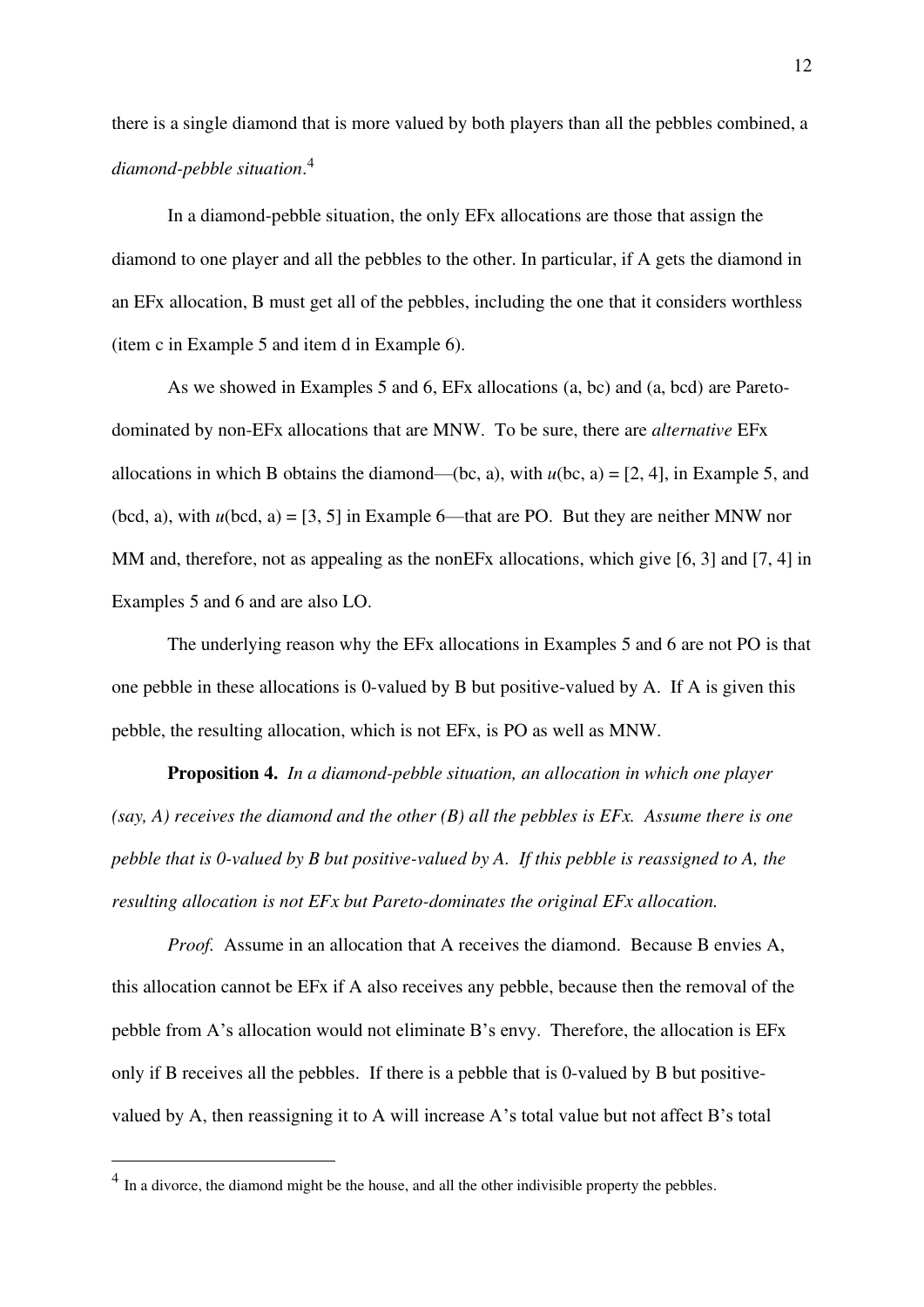value. This new allocation Pareto-dominates the EFx allocation, but it is not EFx because A now receives a pebble. Q.E.D.

Proposition 4 does not preclude the existence of a second EFx allocation that is not Pareto-dominated by a non-EFx allocation.

**Example 7:** *Sum of each player's points is 9.*

**a b c d** 

**A:** 5 2 1 1

**B:** 6 2 1 0

In Example 7, the allocation (a, bcd), where  $u(a, bcd) = [5, 3]$ , is EFx. It is Paretodominated by the nonEFx allocation (ad, bc) where  $u$ (ad, bc) = [6, 3]. But a second EFx allocation, (bcd, a), gives utilities [4, 6]. It is LO-MM, and therefore PO, proving the next proposition.

**Proposition 5.** *In a diamond-pebbles situation with a 0-valued item, an EFx allocation may be LS to a non-EFx allocation that Pareto dominates another EFx allocation.*

In Example 7, the EFx-PO-MM allocation is also MNW (utility product of  $4 \times 6 = 24$ ) vs.  $6 \times 3 = 18$  for the nonEFx allocation). However, in a diamond-pebbles situation, it is not always the case that an EFx allocation is MNW.

**Example 8:** *Sum of utilities is 11.* 

 **a b c** 

**A:** 6 3 2

```
B: 6 4 1
```
Notice that both players value the diamond the same, but they value the two pebbles differently.

Allocation (ac, b), which gives utilities [8, 4], has the largest utility product of any allocation (32) and so is MNW. It also has the largest utility sum and so is MTW. By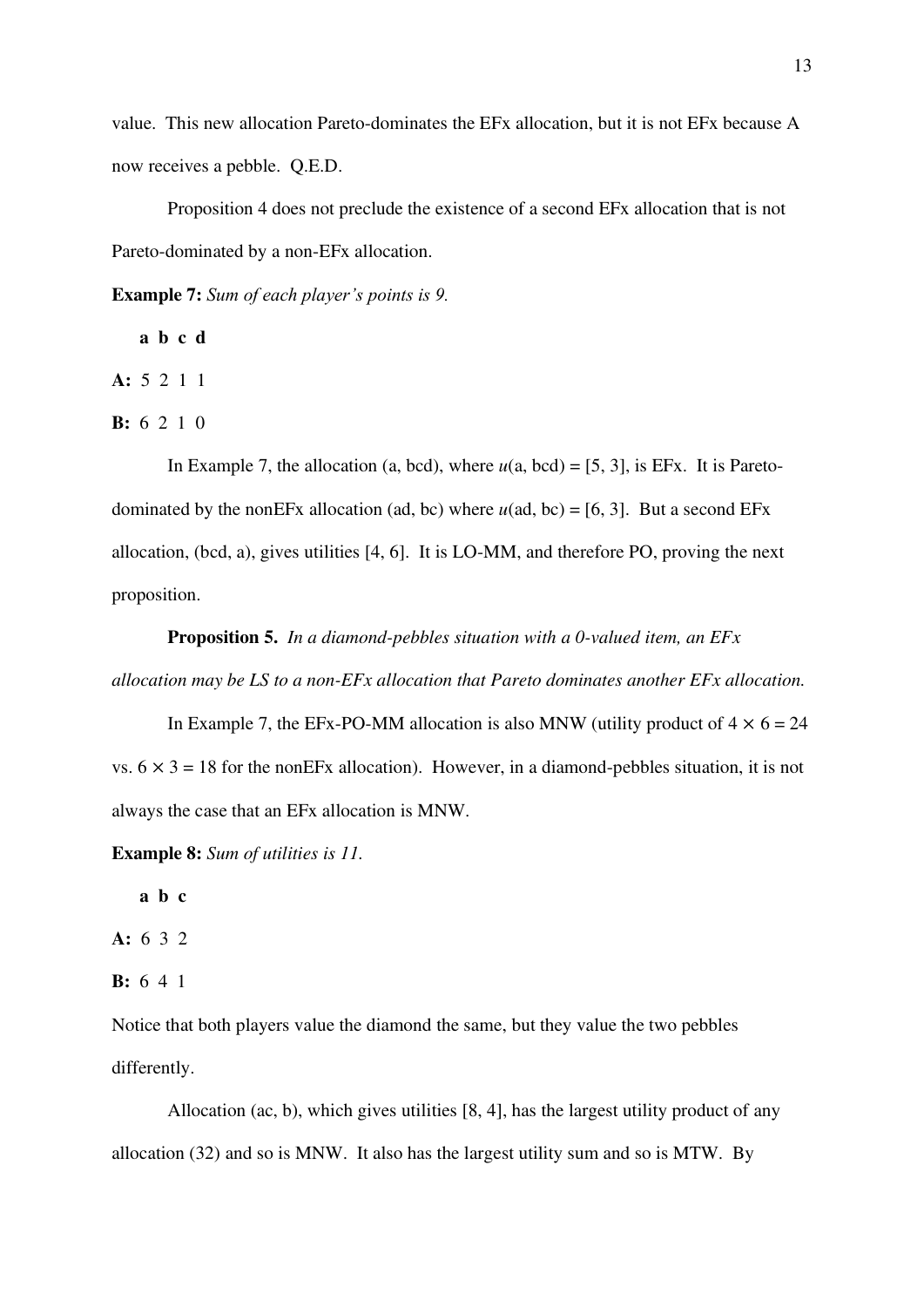contrast, the EFx allocations, yielding utilities of [6, 5] or [5, 6], have a utility product of only 30. These two allocations are EFx-PO-MM, but they are not LO, which proves the next proposition.

**Proposition 6.** *In a diamond-pebbles situation, an EFx-PO-MM allocation may be different from, and not LS to, an MNW and MTW allocation.*

This proposition echoes Proposition 3 that, together with Proposition 6, shows that neither EF nor EFx (if there is no EF allocation) may be MNW. But, in a diamond-pebbles situation, one EFx allocation (there are no EF allocations) is always PO-MM, but it may not be LS to the MNW allocation if it is different.

We next show that an EFx allocation may be incompatible with BL.

**Proposition 7.** *In a diamond-pebbles situation, if there is an even number of items, there may be no EFx-PO-MM-BL allocation.* 

*Proof.* Assume there is a diamond and three pebbles, and assign the diamond to A and the pebbles to B. This is a 1-3 unbalanced allocation. Move one of the pebbles to A to create a 2-2 balanced allocation. This new allocation is no longer EFx, because if the pebble is removed from A's allocation, B is still envious. In this example, the properties of EFx and balance (BL) cannot both be satisfied. Q.E.D.

We complete this section with a conjecture that we have not been able to prove (or disprove).

**Conjecture.** *If there are no 0-valued items and no EF allocation, at least one EFx-PO allocation, and no nonEFx allocations, are MM.*

Put another way, we conjecture that when there are no EF allocations, only an EFx allocation can be MM. This would be a significant finding, because it would rule out, say, an MNW allocation that is not EFx from being MM. As a case in point, the maximin of the EFx allocation in Example 8 is 5, whereas that of the MNW allocation, which is not EFx, is 4.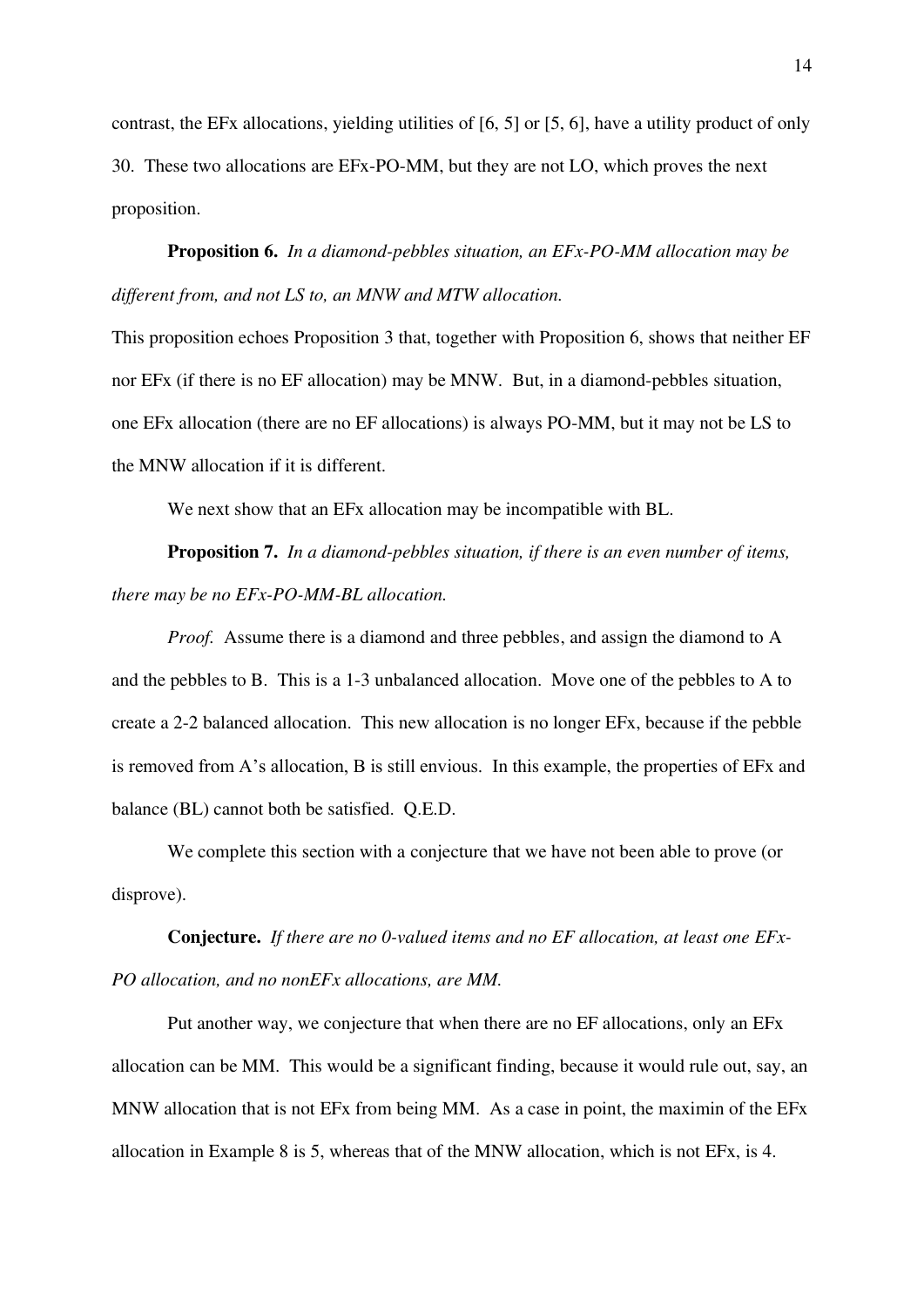To recapitulate, if there is no EF-PO-MM allocation, it is always possible to find an EFx allocation for two players. But if at least one player considers an item worthless, a non-EFx allocation may Pareto-dominate an EFx allocation and be MNW. However, there are diamond-pebbles situations in which an EFx allocation is MNW but not MM. Finally, EFx may be incompatible with BL and MNW, but we conjecture that there is always at least one EFx-PO allocation that is MM, maximizing the value of the worse-off player.

We have not so far discussed in detail compatible and incompatible properties of MTW, which we associate with Bentham's (1789/2017) principle that "it is the greatest happiness of the greatest number that is the measure of right and wrong." Putting aside the moral implications of "right and wrong," we associate Bentham's principle with MTW and illustrate it with the following example:

**Example 9:** *Sum of utilities is 18.* 

 **a b c d** 

**A:** 9 4 4 1

**B:** 4 3 3 8

The allocation (ab, cd) is EF-PO-MM-BL, with utilities [13, 11]. The utility sum is 24. But an unbalanced allocation, (abc, d), with utilities [17, 8], is MTW, with a utility sum of 25.<sup>5</sup> Not only is (abc, d) unbalanced, but it is not EF (B receives only 8 out of 18), MM (its maximin is 8 vs. 11 for the EF-PO-MM-BL allocation), or MNW (its utility product is 126 vs. 136 for the EF-PO-MM-BL allocation). Yet another unbalanced allocation, (a, bcd), with utilities [9, 14], is EF, but it has a smaller utility sum (23 vs. 24 and 25), utility product (126 vs. 136 and 143), and is not MM.

<sup>&</sup>lt;sup>5</sup> MTW is found by assigning each item to the player who puts more points on it, so A is assigned abc and B is assigned d.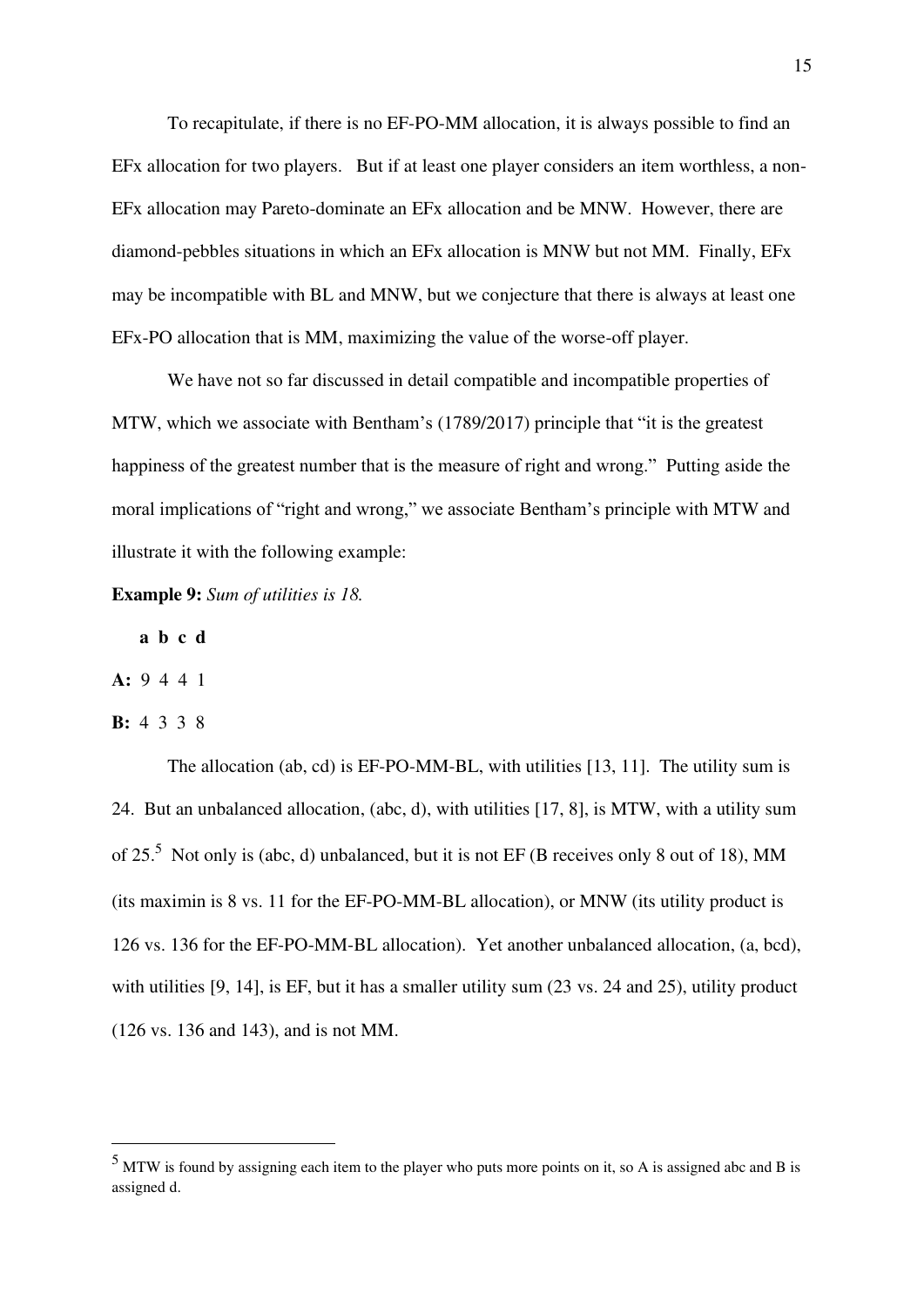In short, an MTW allocation may fail several of our properties. If there is an EF-PO-MM allocation that is also MNW, as there is in Example 9, it is clearly preferable. If there is no EF allocation, there is a trade-off between an EFx-PO-MM allocation, on the one hand, and an MNW-PO allocation on the other, if it is different. We regard the former allocations to be Rawlsian because, as we conjecture, they are always MM, whereas the latter are more Benthamite without the manifest failings of MTW.

### **4. Conclusions**

The 2-person fair division of indivisible items is a ubiquitous problem, from allocating marital property in a divorce to putting together competitive teams in a sports league. Insofar as two players can allocate points to the items being divided, and these points are additive and determine the values of bundles, it is not obvious which allocation is the fairest.

First, there may be different EF allocations that favor different players. This leaves open which allocation is the fairest, especially if one allocation is PO and the other is MM, which we showed was possible. Happily, there is always at least one EF allocation that is both PO and MM, rendering all three properties compatible.

Second, if there is no EF-PO-MM allocation, which we consider the ideal, there is always an EFx allocation, but it may differ from an MNW allocation and not be BL. In addition, it may be Pareto-dominated by a nonEFx allocation if there is an item that one player thinks is worthless (0-valued). It is possible that there exists another EFx allocation that is MNW, and LS to the nonEFx allocation. We conjecture that at least one EFx-PO allocation will be MM, which is our preferred choice when there is no EF-PO-MM allocation.

Although incompatibilities among some of the desirable properties we postulated suggest—in the absence of an EF-PO-MM allocation—that there is no "perfect" 2-person fair division of indivisible items, EFx and MNW divisions are the most compelling alternatives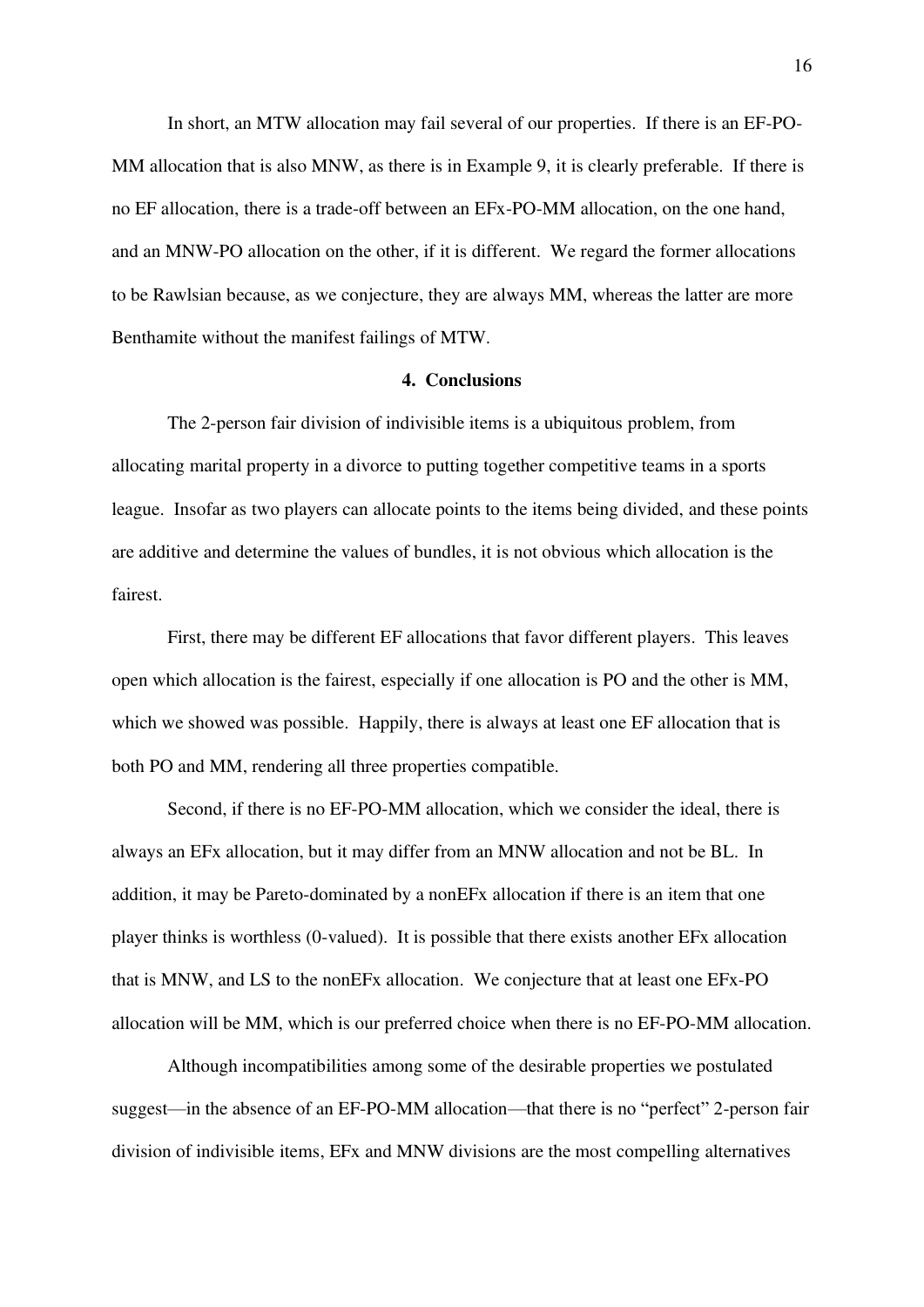for the 2-person fair division of indivisible items. By contrast, we argued that an MTW allocation is not attractive, especially when it differs from an EF, EFx, or MNW allocation.

An EF or EFx allocation, when it satisfies MM, reflects the Rawlsian view of helping the worse-off player, whereas an MNW allocation—when it differs from an EF or EFx allocation—reflects, to some degree, the Benthamite view of MTW without some of its flagrant deficiencies. To be sure, there is no conflict when EF or EFx allocations coincide with MTW allocations, but when they do not, the choice is not so clear as to which allocation is the fairest.